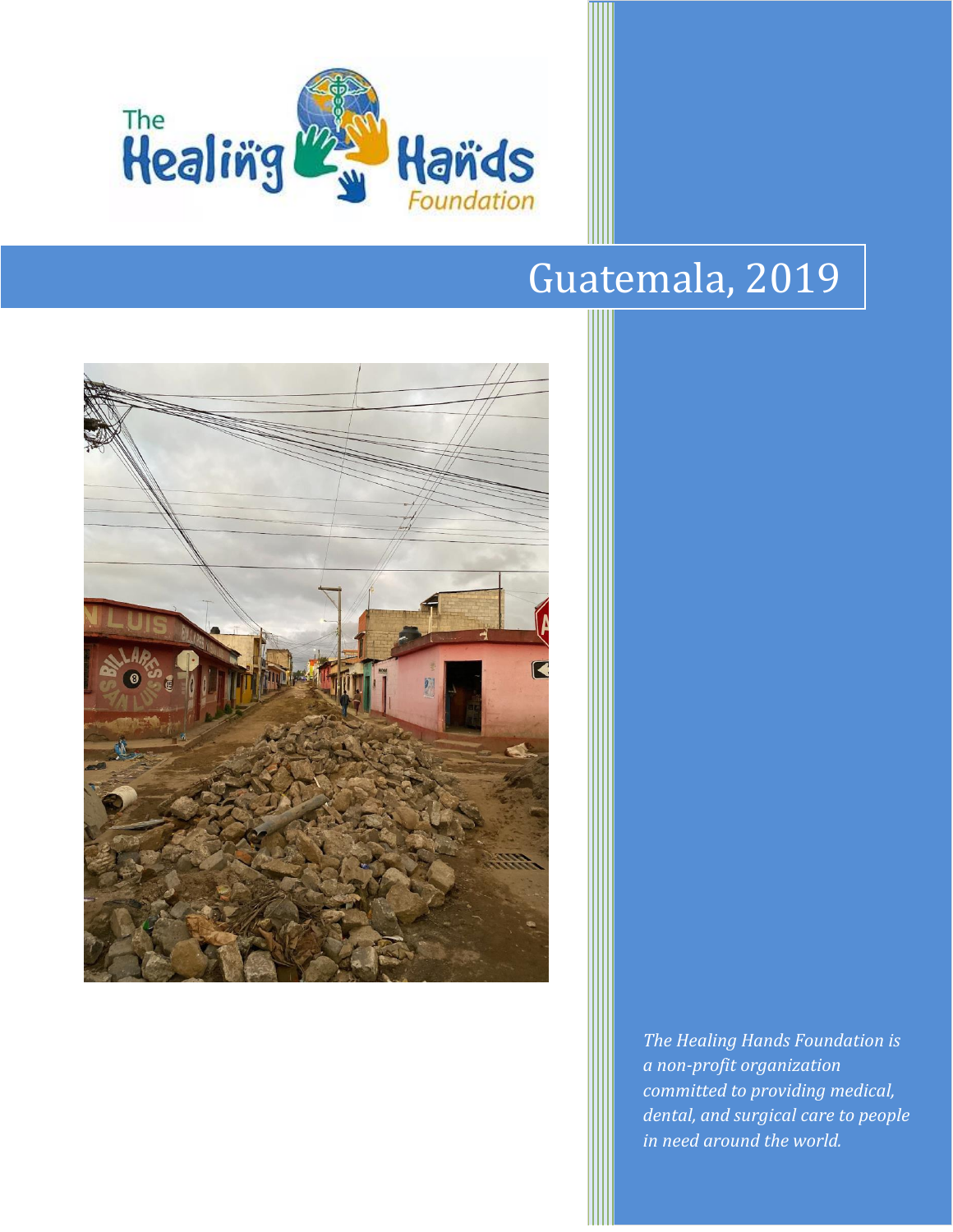## **Table of Contents**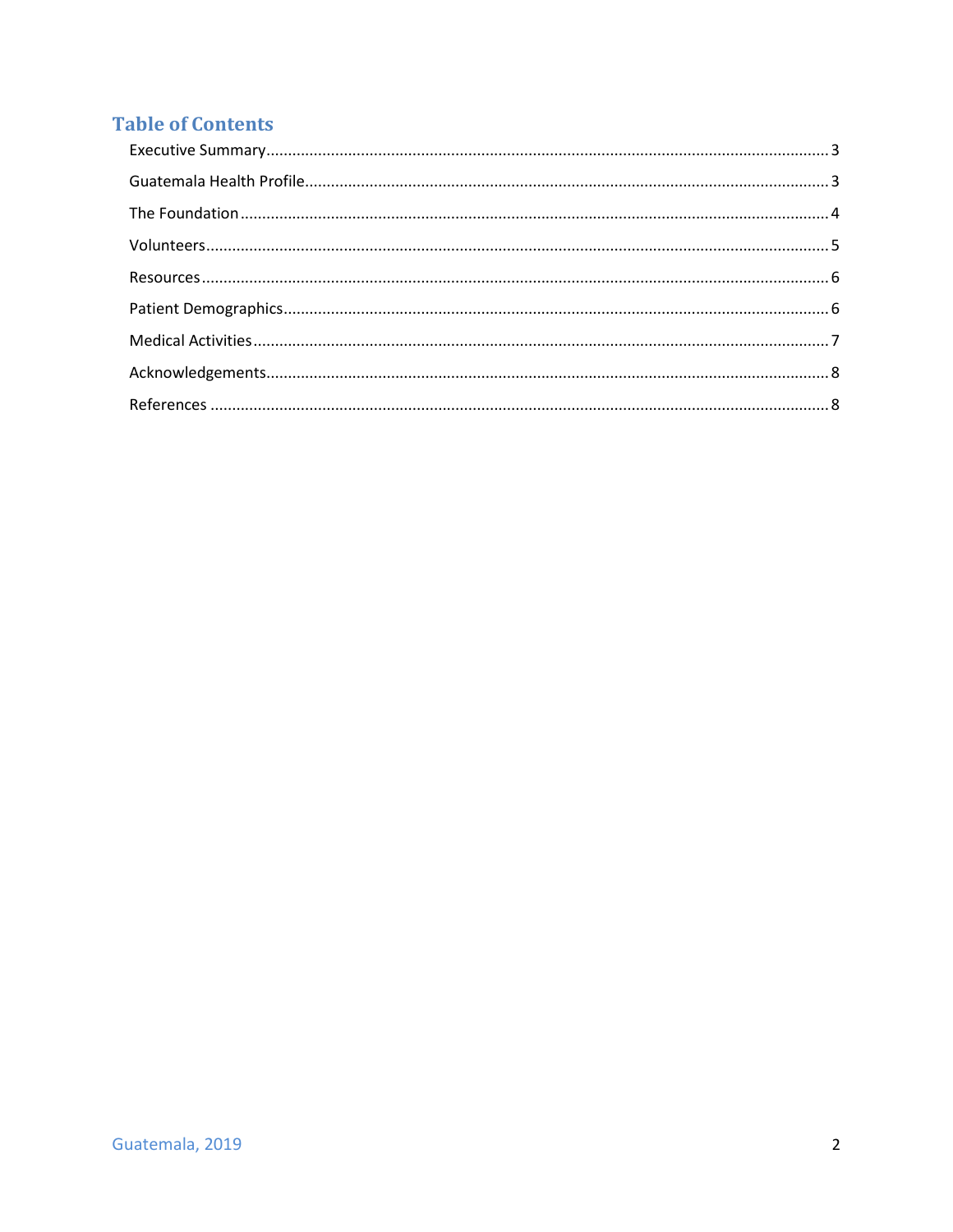## <span id="page-2-0"></span>**Executive Summary**

In November of 2019, The Healing Hands Foundation (THHF) returned to Patzún, Guatemala for their annual mission trip. Patzún is a rural community located about 50 miles west of Guatemala City and is primarily inhabited by those indigenous to Central America. The mission team made up of medical and non- medical volunteers was able to perform 82 surgeries for 69 patients in the course of four and a half days. These patients travelled anywhere from a few minutes up to eight hours to be treated at the Sanatorio Corpus Christi. The patient demographics differed, but the purpose for being there did not - these patients arrived to be treated in hopes of improving their overall health and quality of life.



## <span id="page-2-1"></span>**Guatemala Health Profile**

Located in Central America, Guatemala is ranked to have the lowest life expectancy rate of the Latin American Countries, and has some of the highest rates when it comes to maternal and infant mortality. "In 2013, maternal mortality was 113.4 deaths per 100,000 live births. Of these deaths, 68.4% were indigenous women and 42% were illiterate women. The leading causes of death were hemorrhage, hypertension, infection, and abortion."<sup>2</sup> When it comes infant mortality it was reported that from 2010 to 2015, mortality in children under 5 was 35 deaths a year per 1,000 live births, with an astonishing 80% occurring in the first year of the infants life.<sup>2</sup> Guatemala is also among some of the highest rates of diabetes and heart disease in the world.<sup>3</sup>

Contributing to the poor health status is largely the socioeconomic factors that the population faces. The country has a large population of indigenous families living in rural areas, which makes getting access to health care a bit challenging due to language barriers, cost and lack of specialists to list a few.<sup>3</sup> Guatemala is said to have around 22 indigenous languages making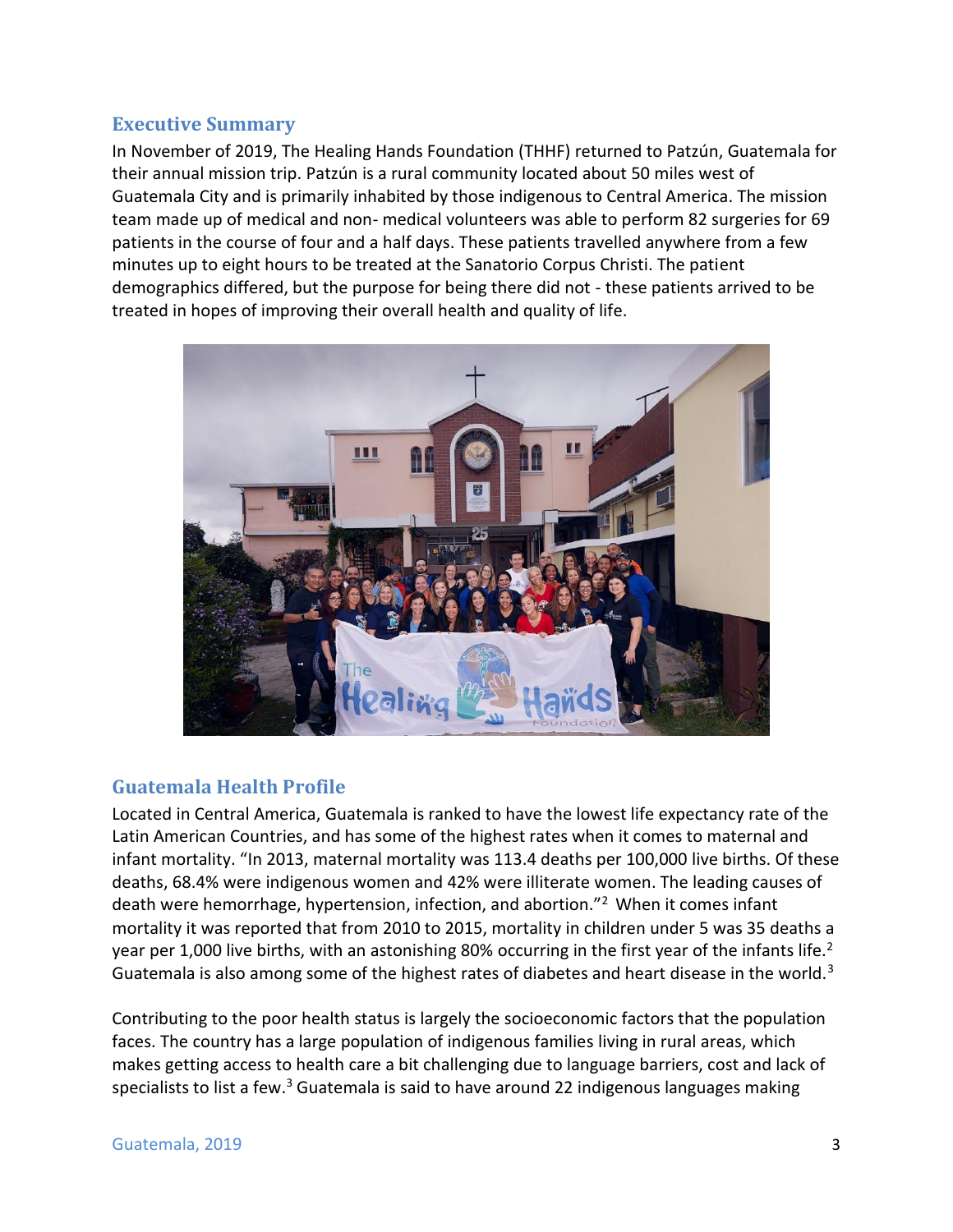communication between a health care professional quite difficult, especially when also combined with a lack of education, which causes many to not seek treament.<sup>3</sup> The Pan American Health Organization (PAHO) states that as of 2015 about 24.3% of the population was living in extreme poverty, with that percent even higher among the indigenous making paying for health services more difficult.<sup>2</sup> According to the World Health Organization (WHO) some of the leading causes of death among infants under one year of age are related to "disorders originating in the perinatal period and congenital malformations," which would require specialists to treat, but only about 20% of specialists treat in rural Guatemala.<sup>2,3</sup> Because of these factors the health of many in Guatemala continues to decline, making the quality of life for many extremely poor.



## <span id="page-3-0"></span>**The Foundation**



The Healing Hands Foundation (THHF) was established in 2007 and has then dedicated their time and resources "to sustainably provide high quality surgical procedures, medical treatment, dental care, and educational support in under resourced areas worldwide. [They] establish strong in-country

partnerships to involve local communities in our activities: treating patients, improving health care infrastructure, and providing needed medical training to surgeons, doctors, and community health care workers. Going beyond providing direct patient care, [they] aim to create a long-term impact, empowering impoverished countries to improve the health and quality of life of their own people."1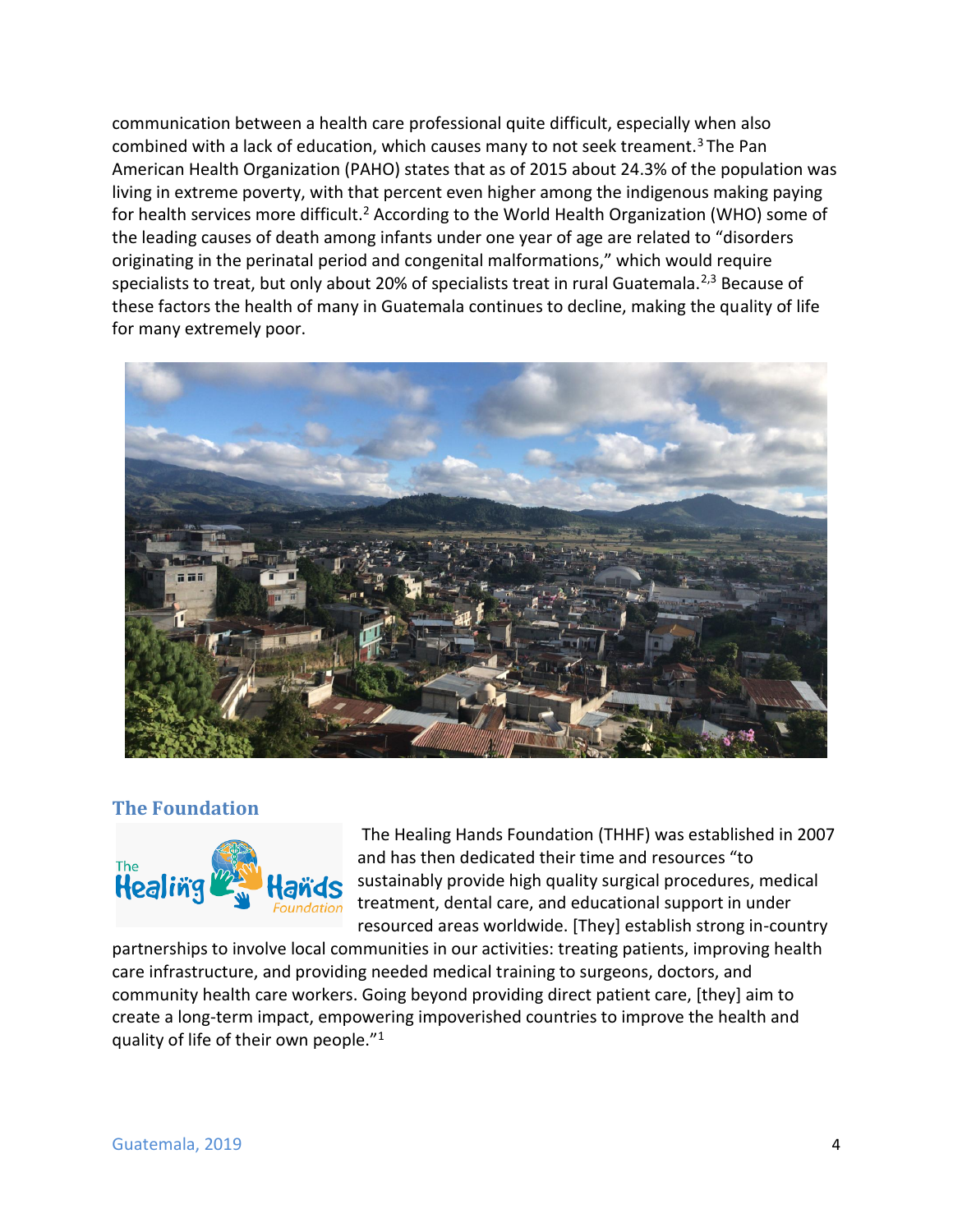The team of medical staff perform various surgeries that provide much more than "cosmetic benefits, but also correct functional defects: cleft lip and palate repairs so that children can eat and speak normally, release of restrictive burn scars to allow patients to move their fingers or arms, and repair of congenital malformations of the ear so that children can hear."<sup>1</sup> The foundation is 100 percent volunteer based making their mission even more impactful!

## <span id="page-4-0"></span>**Volunteers**

This foundation is 100 percent volunteer driven and in November 2019, 28 volunteers arrived in Patzún, Guatemala for their 11th year. The volunteers traveled from different US states including: Arizona, Baltimore, New York and Florida.

| <b>Volunteer Role</b>          | <b>Number of</b><br><b>Volunteers</b> | <b>Volunteer Role</b>      | <b>Number of</b><br><b>Volunteers</b> |
|--------------------------------|---------------------------------------|----------------------------|---------------------------------------|
| Surgeons                       | 3                                     | Nurse / Nurse Practitioner | 4                                     |
| <b>OBGYN</b>                   | 1                                     | <b>Medical Student</b>     |                                       |
| OR Surgical Tech               | 1                                     | Translator                 |                                       |
| OR Nurse/ OR RN/ Scrub<br>Tech | 6                                     | Videographer               |                                       |
| Anesthesiologist               | 8                                     | Other Volunteer            | 6                                     |

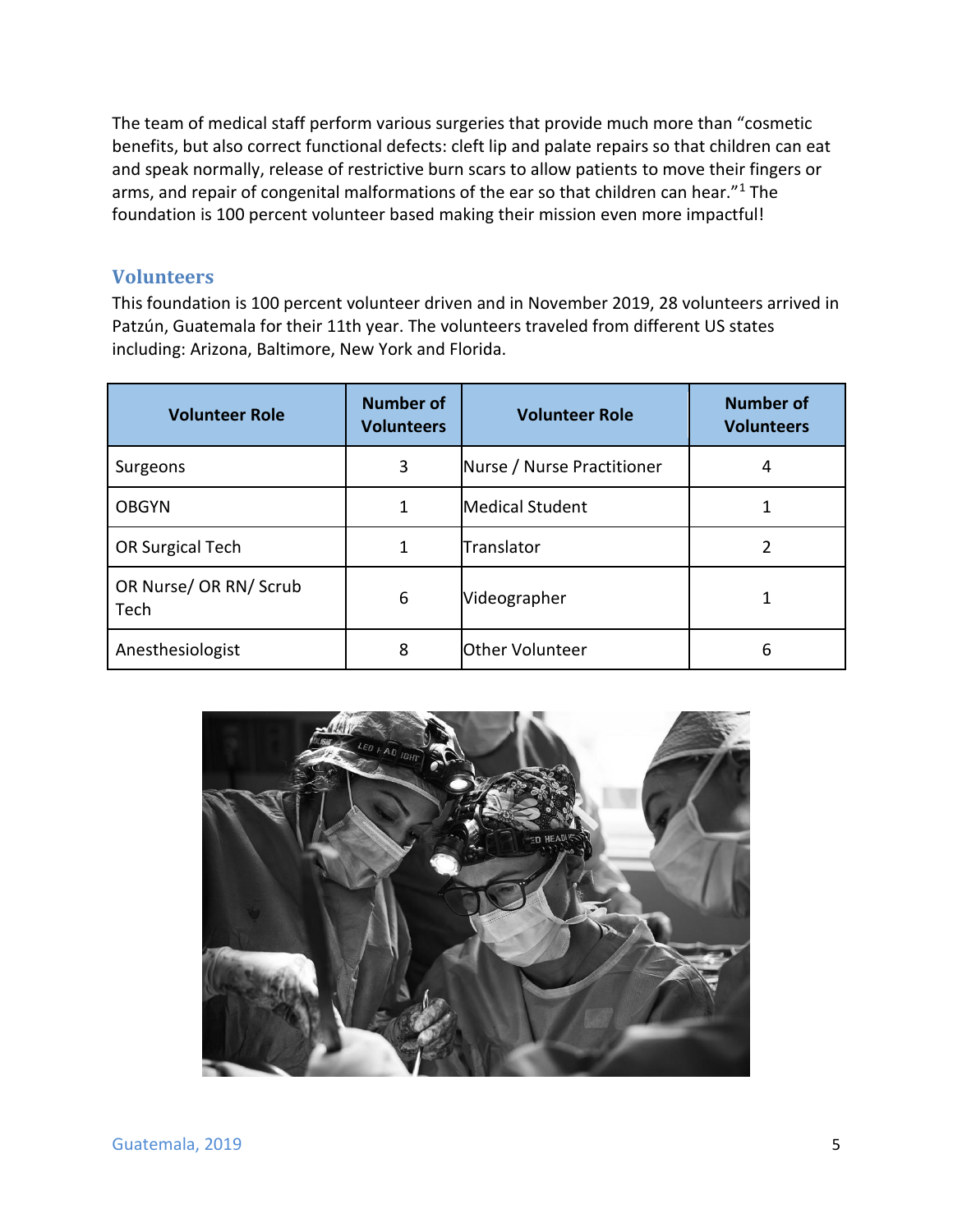#### <span id="page-5-0"></span>**Resources**

In addition to providing medical services to the people of Guatemala, the healing hands foundation donated a number of supplies to the clinic and the orphanage of Sanatorio Corpus Christi. These supplies included medication for the patients of the clinic, as well as clothing and toys for both the children of the orphanage and those being treated during the mission trip.

#### <span id="page-5-1"></span>**Patient Demographics**

While about half of the patients lived locally, either in the city of Patzún or the surrounding area, many others traveled from all over Guatemala, coming



from 29 different communities in total. Many traveled by car, with trip times averaging two and a half hours, while others took a bus, with some trips taking up to 8 hours.

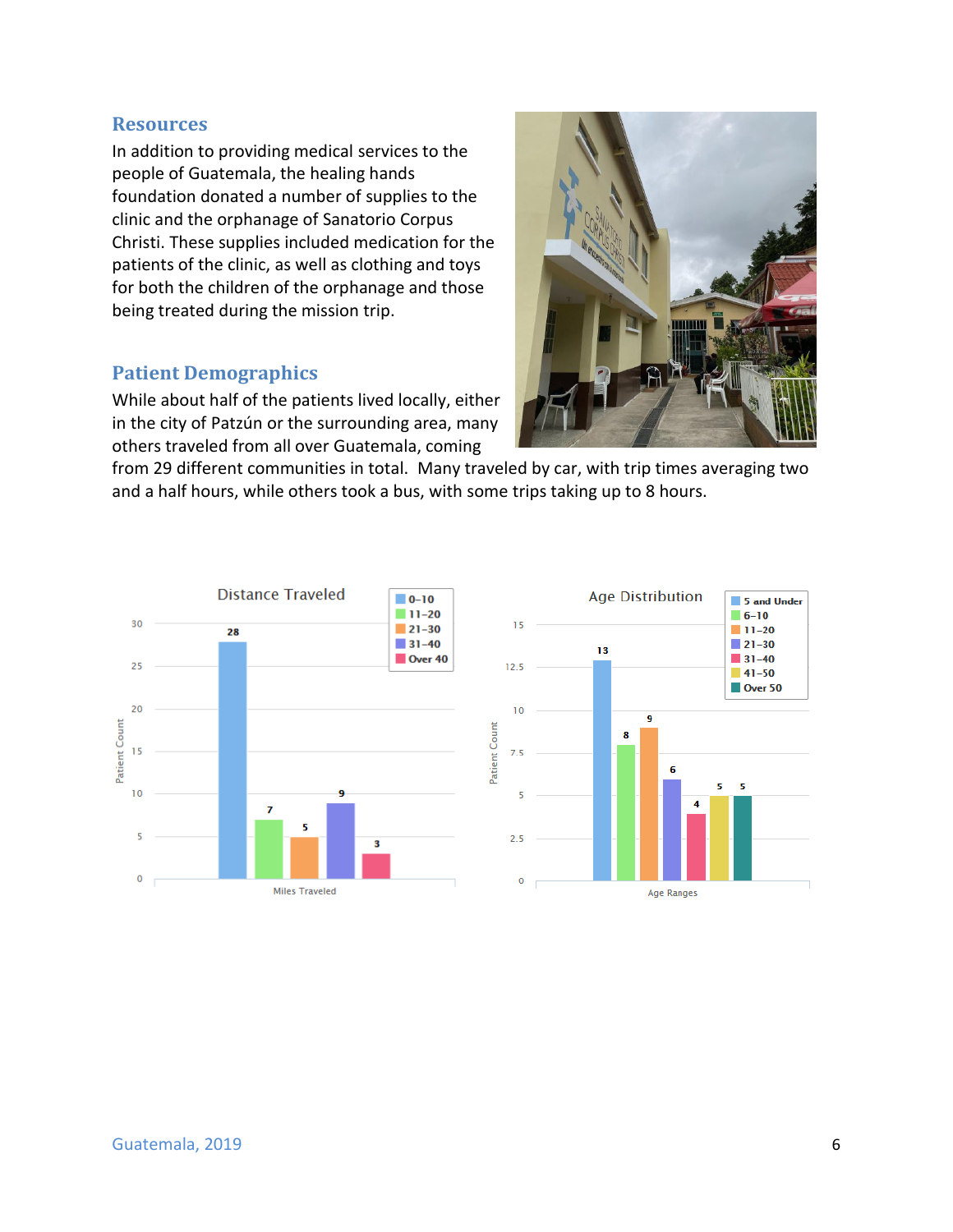

A total 69 patients were treated with many of them requiring multiple operations. Another 20 patients were originally slated to be seen but were forced to cancel due to issues with travel. Of the patients treated roughly one third were children, with the majority of kids being under the age of six. Patient counts were fairly evenly distributed amongst the remaining age ranges, with the oldest patient being 69 years old. Patients were also evenly split along gender lines, with only slightly more female than male patients.

## <span id="page-6-0"></span>**Medical Activities**

The healing hands surgical team performed 82 surgeries over the course of 5 days, running as many as four operating rooms

simultaneously. Operations ranged from minor cosmetic procedures, such as scar reductions or the removal of small cysts, to more complex procedures, such as full ear reconstruction and several Hysterectomies.

| <b>Type of Surgery</b>                     | <b>Number</b> |
|--------------------------------------------|---------------|
| <b>Congenital Abnormality</b>              | 8             |
| Hernia Repair/Removal                      | 17            |
| Mass/Growth Removal                        | 30            |
| <b>OBGYN</b>                               | 4             |
| Orchiectomy/Orchiectomy                    | 5             |
| Reconstruction/Scar Reduction / Skin Graft | 17            |